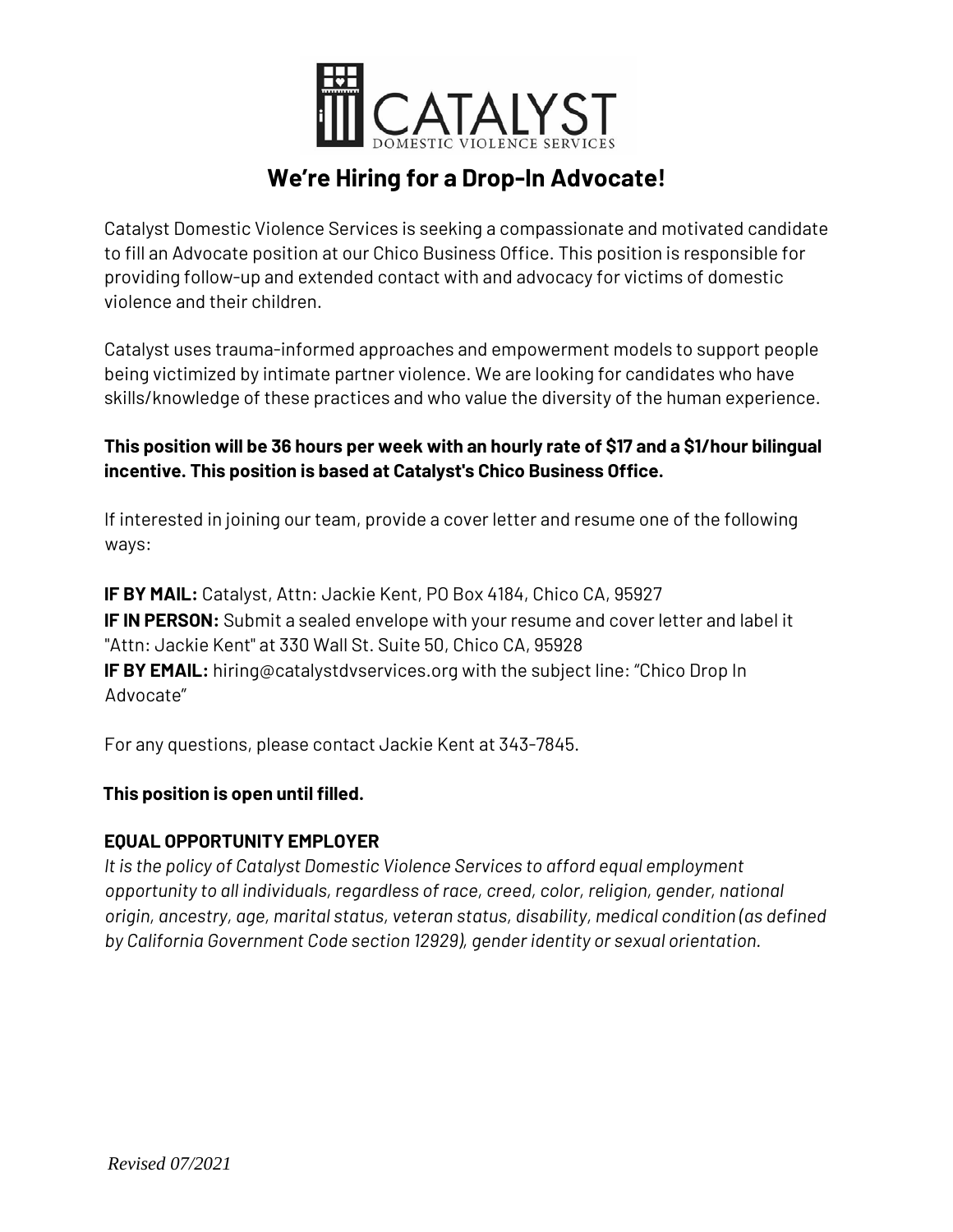

| <b>POSITION:</b>    | Advocate-Chico Drop-In Center                                                                                     |
|---------------------|-------------------------------------------------------------------------------------------------------------------|
|                     | <b>RESPONSIBLE TO:</b> Associate Director                                                                         |
| <b>JOB SUMMARY:</b> | Provides follow-up and extended contact with and advocacy for<br>victims of domestic violence and their children. |

### **RESPONSIBILITIES:**

- Demonstrate commitment to the agency's mission and values;
- Actively engage in the development and implementation of the agency strategic plan;
- Direct participant services, including but not limited to: crisis intervention (phone/drop-in), resource and referral, emergency transportation, shelter assessment and welcoming process;
- Meet with participants when called upon by law enforcement and other service providers;
- Provide follow-up and ongoing contact with victims as appropriate to:
	- o assist victims with safety planning
	- o provide court/mediation accompaniment as needed
	- o provide referrals and advocacy
	- o advocate with social service, medical, and law enforcement agencies
	- o other services as appropriate and approved
- Facilitate weekly Temporary Restraining Order clinics;
- Maintain current knowledge of state and federal domestic violence legislation;
- Data entry for Chico Drop-in Center services;
- Attend regularly scheduled staff meetings;
- Attend regularly scheduled program staff meetings;
- Attend in-service training per policy;
- Staff hotline minimum 6 hours per quarter on-call;
- Other duties as assigned.

#### **QUALIFICATIONS:**

- Related work or lived experience or a Bachelor's degree in a human service discipline
- Demonstrated competence in clerical tasks;
- Working knowledge of current legal procedures and issues preferred;
- Competent in computer programs and general office equipment;
- Demonstrated ability to work independently and as part of a team;
- Excellent communication and organizational skills;